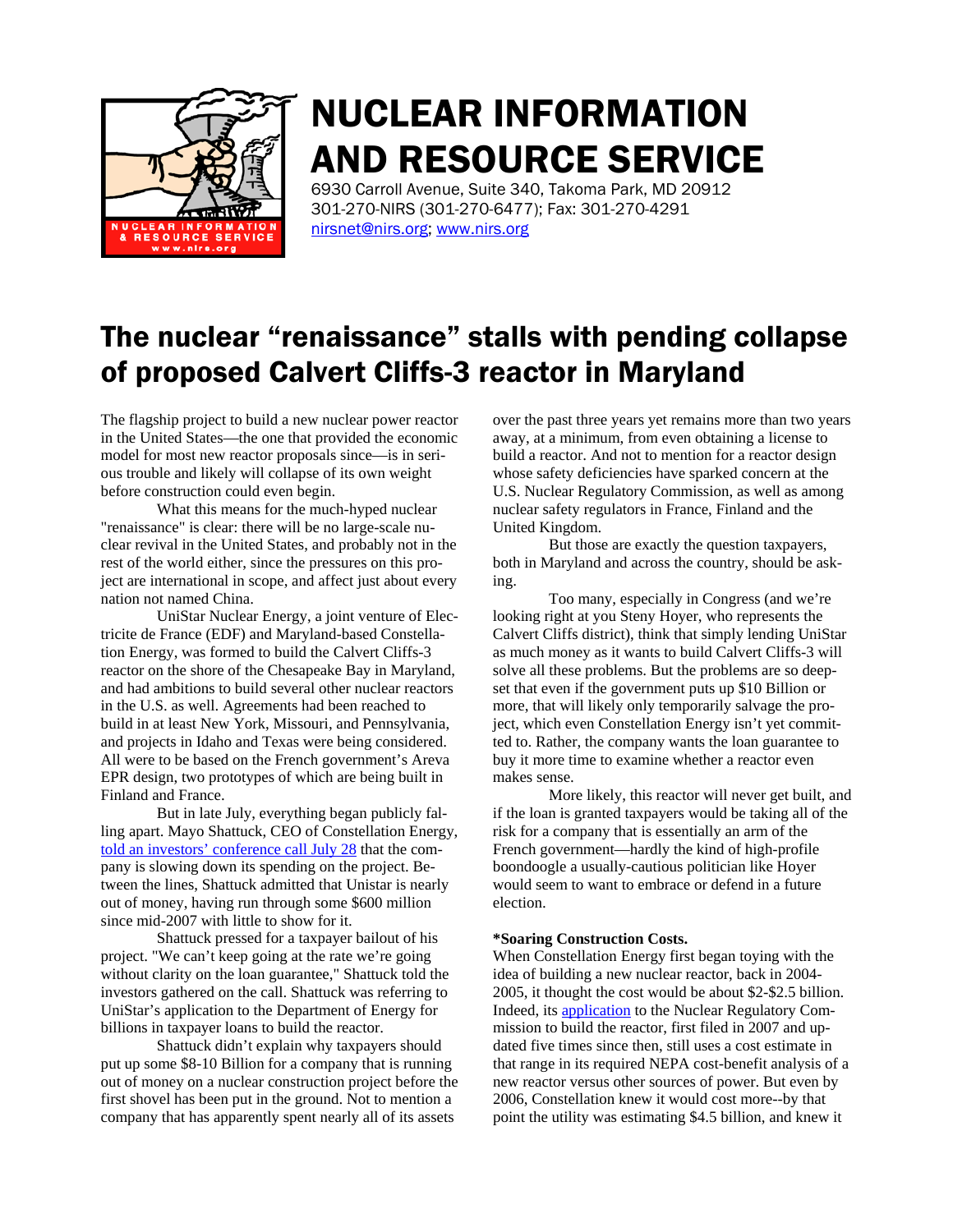had to get some partners. It first teamed up with the French reactor manufacturer Areva (90%+ owned by the French government) and created UniStar Nuclear to further pursue the concept. Later in 2007, Areva and Constellation dropped their partnership and instead Electricite de France (80%+ owned by the French government), the world's largest electric utility, stepped in to fill the void. UniStar Nuclear Energy was born. In mid-2007, UniStar became the first utility in the U.S. to file a partial application for a construction/operating license for a new nuclear reactor in nearly 30 years.

By then, the cost estimate for this one reactor, which would produce about 1600 Megawatts of power, was about \$7 billion.

In the summer of 2008, the Maryland Public Service Commission held hearings on the project. The Nuclear Information and Resource Service (NIRS) participated and brought in an expert witness to argue the reactor would be even more expensive than had to that point been stated. In rebuttal, UniStar CEO George Vanderheyden testified that their then-current cost estimates were "on the upper end" of \$4500-6000/kw, or \$7.2 Billion to \$9.6 Billion.

Mr. Vanderheyden continues to hold to that estimate. But there is a catch. That estimate is for "overnight" construction costs, meaning that would be the cost if the reactor could somehow be built in a day. Of course, a reactor cannot be built in a day—it takes years—and financing and other costs add significantly to the final tally. One estimate that provides a clearer glimpse into actual costs is provided by Pennsylvania Power and Light, a UniStar partner, which estimates that actual construction costs, including financing and the initial load of necessary uranium fuel, would be on the order of \$13-15 Billion for a reactor identical to Calvert Cliffs-3.

And these estimates are before a single shovelful of dirt has been turned over. The history of the U.S. nuclear construction program provides ample reason for concern: according to a 1986 Department of Energy study, the average construction cost overrun for the first 75 nuclear reactors built in the U.S. was 207%. The average overrun for the next 30 or so reactors was even higher.

UniStar, of course, knows this history, and thinks that either a) it can buck the odds and deliver a reactor on time and on budget and/or b) it doesn't matter because their economic model calls for taxpayers to take all of the risk.

Indeed, the parent companies are protected by no fewer than seven separate limited liability corporations between them and the actual reactor. Good luck to Uncle Sam ever figuring out how to recover lost money if UniStar doesn't repay its loans (the loans would come from the U.S. Treasury through the Federal Financing Bank, an entity more familiar with building college dorms than overseeing multi-billion dollar loans to private utilities). UniStar has apparently arranged for \$2.9

### Billion of its needed money to come from the French government's Export-Import Bank.

#### **\*Overreliance on government handouts.**

UniStar will not build this reactor without federal loans, and has said so since the beginning.

Calvert Cliffs-3 would be a merchant power plant, meaning that it would operate in a deregulated electricity marketplace, with no guaranteed purchasers of its power. If it were cheap to build and operate that might not be a problem; since it is neither, there is considerable skepticism about whether anyone would even buy its power.

The Maryland Public Service Commission conducted more than six months of hearings to ensure that Constellation Energy's subsidiary Baltimore Gas & Electric would be "fenced off" from Calvert Cliffs-3 and not be affected by conceivable cost overruns and problems at that project.

On the surface, BGE would seem to be the most likely buyer of Calvert Cliffs-3 electricity, but the hearings and the PSC's skepticism toward the project bode poorly for it taking a major role in buying electricity from the reactor (unlike its parent company, BGE is a regulated utility and would require PSC approval to buy electricity from Calvert Cliffs-3).

And if there are insufficient electricity sales, then UniStar might not be able to pay back the taxpayer loans it wants to obtain.

Back in 2007, Congress authorized the Department of Energy to give \$18.5 Billion in loans for new nuclear reactors. At the time, Congress thought it was funding six new reactor projects.

But the skyrocketing costs of new reactor construction have changed the equation. Instead of six new projects, that money will now cover only two. The first money--\$8.3 Billion, already has been allocated to a twounit nuclear project in Georgia. The rest of the money will go to Calvert Cliffs or a different project, although Calvert Cliffs is generally regarded to be next in line. But in the Georgia project, the government is putting up only \$8.3 billion for what is currently estimated to be a \$14.4 billion cost. That kind of ratio won't work for Calvert Cliffs, which needs 100% financing, from U.S. and French taxpayers.

Why? Because UniStar was formed with essentially no money and with no assured customer base. The 50/50 split between Electricite de France (EDF) and Constellation Energy is predicated upon an agreement that EDF would put up a maximum of \$625 million for initial costs and Constellation would throw in \$49 million of unspecified assets (personnel, expertise, office space, etc.).

And UniStar apparently has already run threw nearly all of this money. That is a remarkable amount to spend before the company has even completed its license application (Revision 7 is due in October); is still in contested hearings over its application; does not have a certi-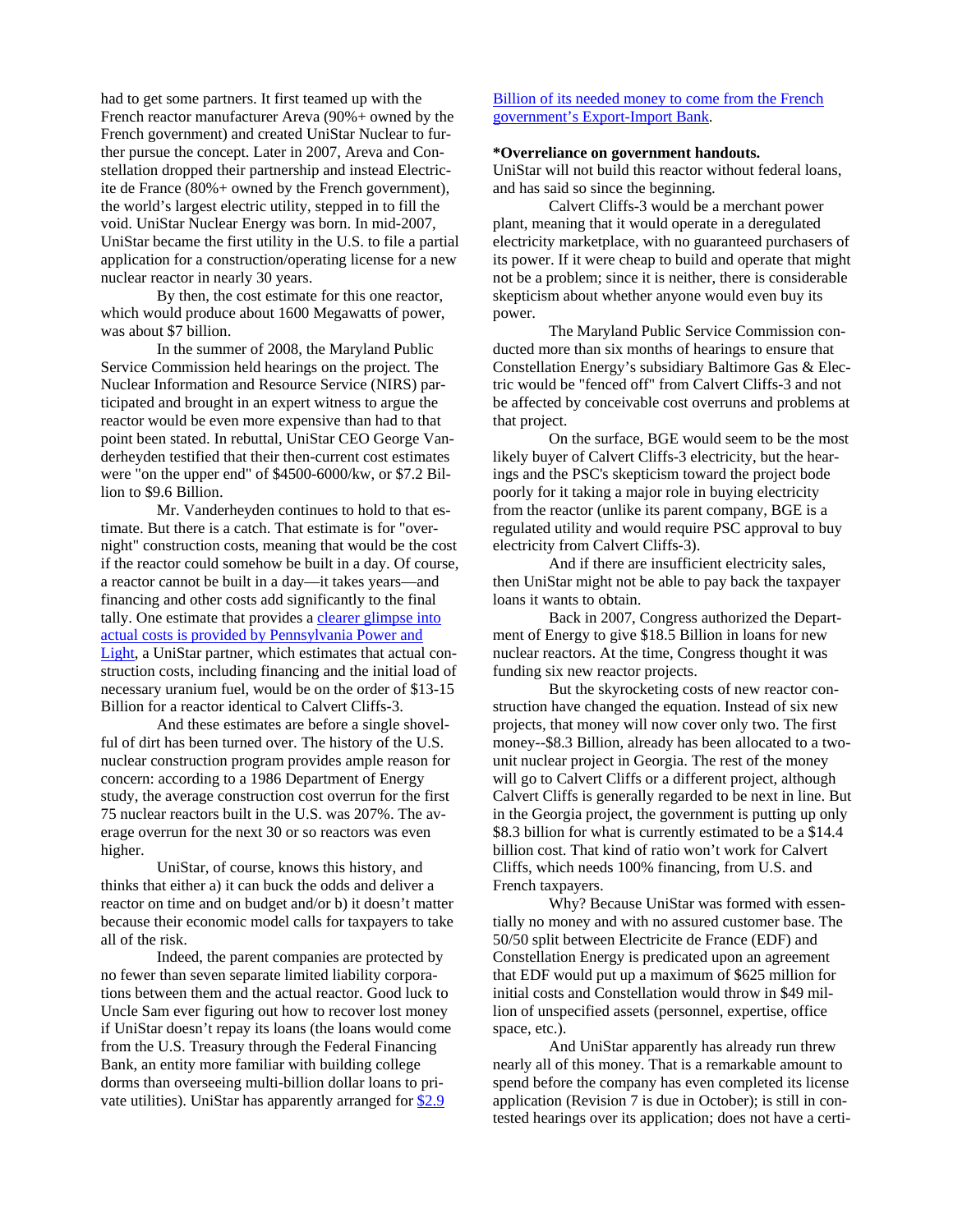fied reactor design (and because of design deficiencies, certification likely will be pushed back past 2012—see below), and has no potential customers while its projected costs just keep going up.

Indeed, Electricite de France on July 30 took a \$1.4 billion provision against its \$6.5 billion investment in Constellation Energy's nuclear program, including its \$625 million investment in UniStar. The policy question is: Why should U.S. taxpayers be asked to provide loans to the French government to continue a project it thinks is fraught with risk? Said an EDF official, "The risk is high. There is a high probability we will have to depreciate maybe Constellation assets and maybe Unistar assets and risks, future costs of future development."

## **\*Serious reactor design deficiencies**

The safety issues are significant. On July 22, 2010, the NRC wrote to Areva, the reactor's manufacturer, and said that deficiencies with the design's digital instrumentation and control systems have not yet been resolved. First identified by European regulators last year, the problem is that these critical systems may not work in accident conditions. The NRC warned that the already delayed certification of the design is likely to be delayed further. On August 4, Areva announced it would be March 2011 before it could provide the NRC with a proposed fix to the problems. More recently, French nuclear regulators ordered new changes to the system for the EPR already being built in Flamanville. But another safety issue, brought to prominence in France earlier this year through EDF documents obtained by the anti-nuclear group Sortir du Nucleaire, is now being taken seriously by French regulators. While the issue is rather technical, the problem is that under certain scenarios, the reactor's automatic shutdown system could fail to operate, and radiation could be released to the environment. According to a top French nuclear regulator, in that circumstance "the released fission products will be more difficult to manage, more numerous." U.S. regulators have not, publicly at least, even begun investigating the issue.

Resolving these fundamental safety issues—if indeed they even can be resolved—will almost certainly push back the 2012 certification date for the Areva reactor design. And since UniStar cannot obtain a construction license until after the design has been certified, the company will have to make its dwindling cash reserves last even longer.

Meanwhile, Areva has taken billions of dollars in provisions for the first EPR under construction, in Finland, whose cost has now risen by about 80% and whose four-year construction schedule is now four years behind schedule. More unresolved safety concerns are likely to cascade not only over Calvert Cliffs, but also Areva's European and Chinese EPR projects (EDF is building an EPR in France, but announced last week that this project is two years behind schedule and about 30% overbudget).

## **\*Falling electricity demand coupled with aggressive new state-level programs to further reduce electricity demand**

The recession caused electricity demand to plummet just about everywhere. For the first time since at least 1950, demand dropped two years in a row, and may have dropped three years straight. In the PJM service area, which includes Maryland, demand has still not returned—despite this summer's record-setting oppressive heat waves—to anywhere near its peak of 2006. That means that projections of capacity shortfalls made by the state just a few years ago no longer ring true; indeed there is plenty of excess capacity in the PJM region.

Meanwhile, in 2008, the Maryland legislature passed the EmPower Maryland Act, which has an aggressive goal of reducing overall electricity demand in the state by 10% and peak demand by 15% by 2015. These factors have had the combined effect of throwing past electricity demand forecasts out the window for utilities everywhere, but especially for UniStar which needs a very tight electricity market to be able to sell the 1600 Megawatts of electricity Calvert Cliffs-3 would produce.

#### **\*Meaningful and aggressive competition from renewables and other electricity sources**

When UniStar submitted its license application for Calvert Cliffs-3 in mid-2007, its analysis of possible alternatives to the project basically shrugged off renewable energy sources. The company didn't even acknowledge any possible role for offshore wind in potentially meeting Maryland's or the region's electricity needs.

But even by then, a company called Bluewater Wind was in neighboring Delaware seeking permission to build a several hundred megawatt wind farm a few miles offshore of Delaware's small Atlantic coastline. That permission has since been granted, and Bluewater has expanded its ambitions, proposing an even larger wind farm (600 MW) off the coast of Maryland (with the enthusiastic backing of Maryland Governor Martin O'Malley) and a large wind farm off the coast of New Jersey as well. The Department of Energy considers all three locations as among the best in the country for wind power potential and these projects quite likely will be completed and feeding power into the grid before Calvert Cliffs-3 could come online, further undercutting need for the massive reactor.

Bluewater was a fairly small company but last year it was purchased by the much larger NRG Energy. Ironically, NRG—which wants to build a two-unit nuclear facility at its South Texas location--and UniStar also are competitors for the remaining \$10 billion in nuclear loan funds held by the Department of Energy. Unless Congress authorizes more funding for the program, only one of the two projects will get a federal loan.

Just as important as competition from Bluewater (and smaller renewable energy projects, including